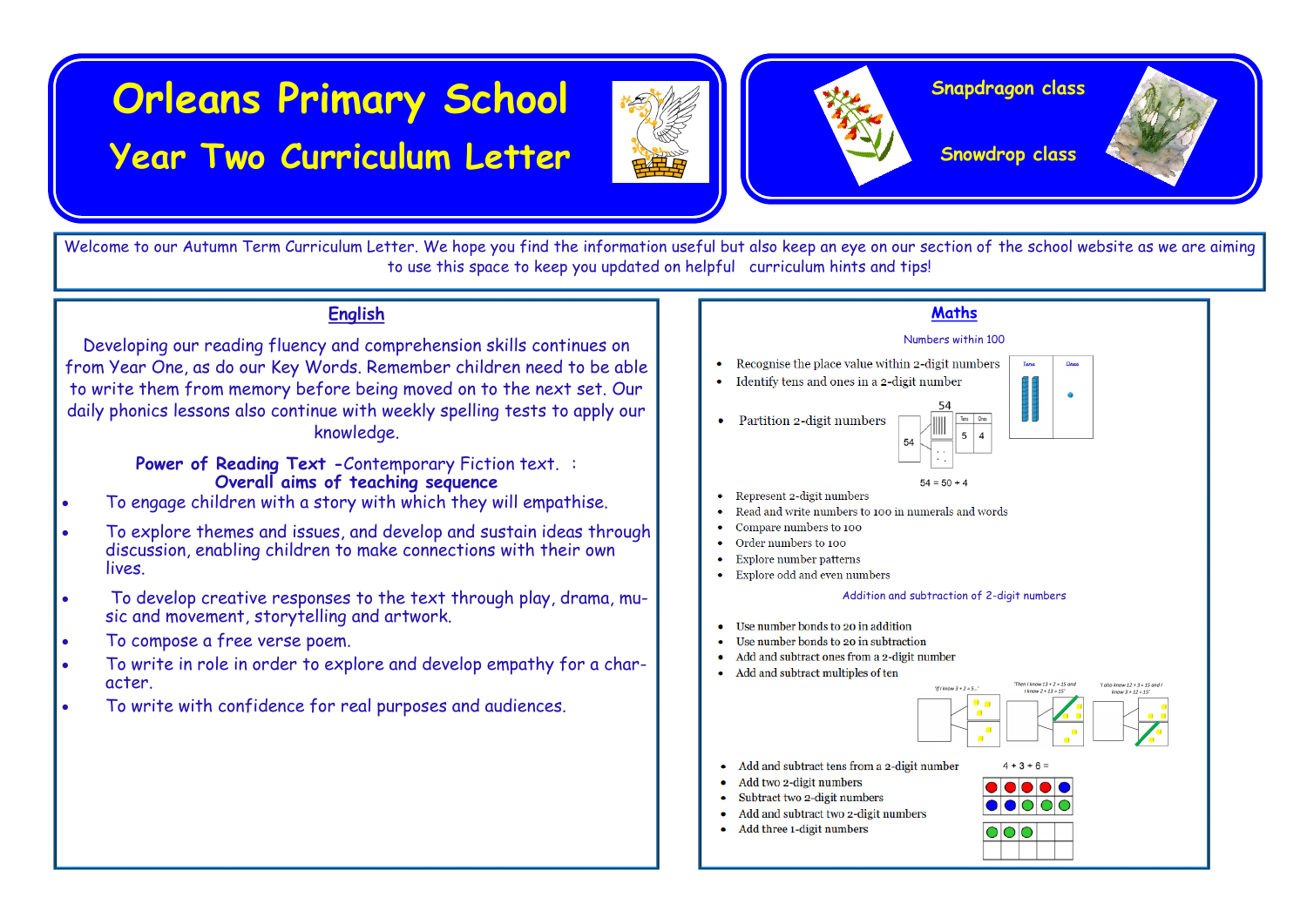#### **Science**

Our Science topic this term concentrates on Plants and Animals this unit children have the opportunity to closely study plants and trees in the natural environment, taking measurements and making observational drawings. Children plant a seed and a bulb and compare them as they grow. They record changes in their plants in words and pictures, take measurements throughout the unit and finally draw bar charts to show the growth of the two plants. Children set up a comparative experiment to observe what plants need to grow well, and watch the germination process first hand by growing cress. Children begin to learn about plants we eat, and understand that farming involves creating the right conditions for food crops to grow.





#### **P.E Teambuilding, Ball skills and Dance:**

. Pupils will develop their fundamental ball skills such as throwing and catching, rolling, hitting a target, dribbling with both hands and feet and kicking a ball. Pupils will have the opportunity to work independently, in pairs and small groups. Pupils will explore space and how their body can move to express and idea, mood, character or feeling. They will expand their knowledge of travelling actions and use them in relation to a stimulus. They will use counts of 8 consistently to keep in time with the music and a partner. Pupils will also explore pathways, levels, shapes, directions, speeds and timing. They will be given the opportunity to work independently and with others to perform and provide feedback beginning to use key terminology.

### **Art & DT**

'Picture this'. We study artwork from the Great Fire of London and recreate our own versions using different perceptive and mediums.

## **PHSE:**

We discuss How to be a good friend. We also cover E safety & Class Charters. Children will discuss the relationships they have with their<br>friends and how to address any issues that

#### **History:**

This term we look at the event of the Great Fire of London. Our Key questions is :*How do we know so much about what happened in the Great Fire of London* ? We look at different resources that depict the event.



Ourselves, (Exploring sound), Animals: Sing and listen to  $\rho$  animal  $\frac{\sinh(\theta)}{\cosh(\theta)}$  music –  $id$ entify  $\mathcal{P}(\mathcal{S}_n)$  pitch movement; play sim-

#### **R.E;**

In RE this half term, children are learning about the many aspects of the Christian and Jewish religion with a focus on the key questions:

#### **Computing**

Music **friends and how to address any issues that investigate themes such as E-Safety, Com- friends and how to address any issues that** puter Rules and Good Internet Research. This will equip the children with the skills to use computers and the internet safely and what to do if they feel unsafe when using the

#### **French**

Mr Dare will be teaching us French on a Friday morning this year. He will build on the progression of the children last year and continue to concentrate on the following Classroom instructions, Greetings, Introducing yourself, Likes/ Dislikes, Numbers 1-20, Sounds, Intercultural understanding.